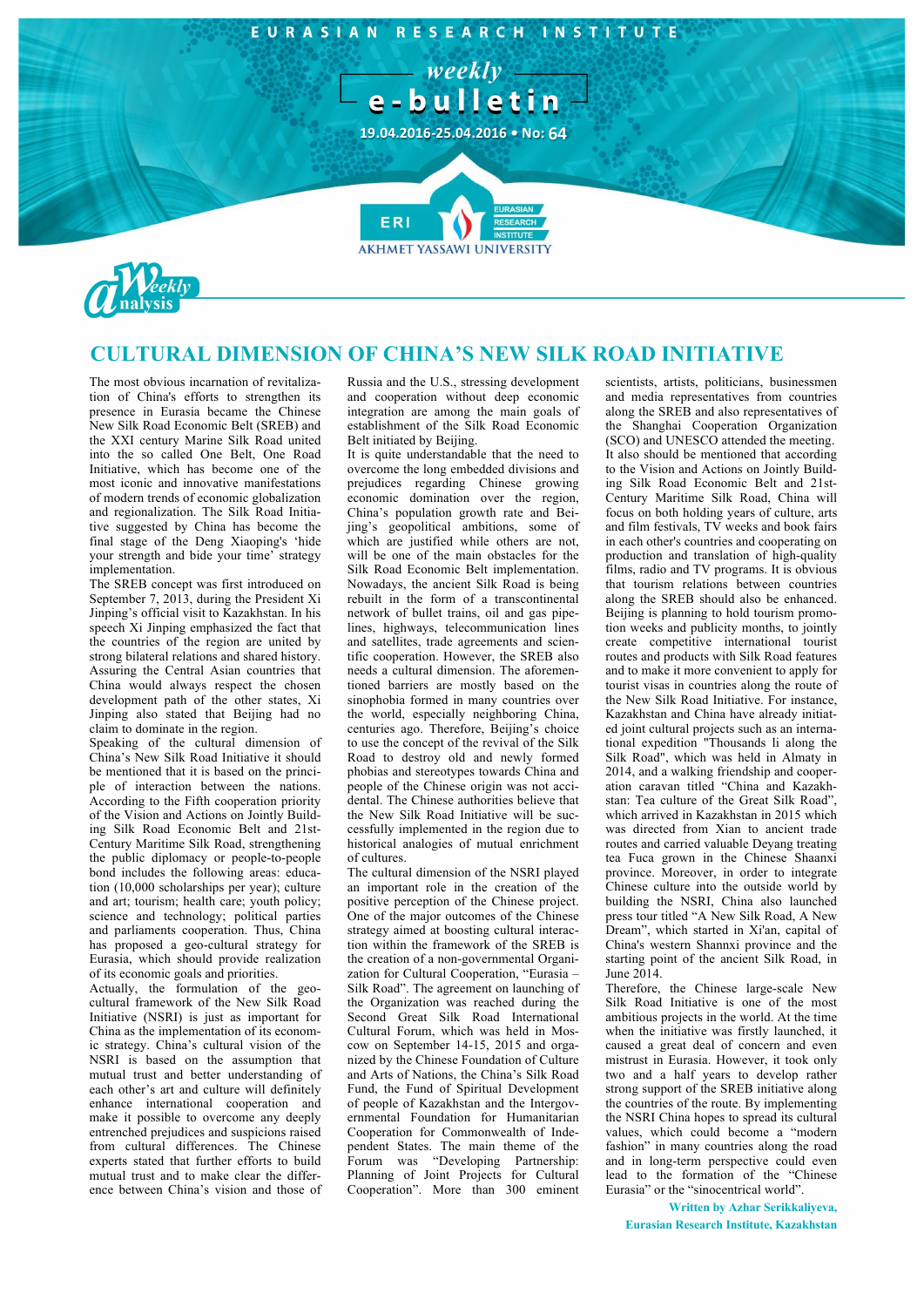

## **Politics, Foreign Affairs and Security**

- During his official visit to Erevan, the Minister of Foreign Affairs of Russia, Sergey Lavrov, and the President of Armenia, Serzh Sargsyan, discussed a wide range of bilateral, regional and international issues. Special attention was given to the peace settlement in Nagorno-Karabakh in the wake of a recent surge of tensions in the zone of conflict.
- During the bilateral meeting in New York, the Minister of Foreign Affairs of Tajikistan, Sirodjidin Aslov, and his Belarusian counterpart, Vladimir Makei, agreed that Tajikistan and Belarus would jointly develop cooperation with third countries. The parties also stressed the importance of open and engaged cooperation among all states against international terrorism.
- During the meeting of the Council of National Coordinators of the Shanghai Cooperation Organization (SCO) member-states in Beijing, the participants exchanged views on the draft agenda, the outcome documents of the upcoming meetings of the Council of the Heads of the SCO memberstates, the Council of Foreign Ministers, the meetings of Culture Ministers, the meetings of the Board of the Business Council, the Council of Interbank Association, planned to be held in Tashkent in June 2016.
- During the meeting of the NATO Russia Council at Ambassadorial level held in Brussels, the sides discussed the crisis in and around Ukraine and the need to fully implement the Minsk Agreements and the situation in Afghanistan.
- The Russian Security Council announced that Russia and the United States have agreed to step up information security cooperation. This agreement was one of the results of a high-level meeting on international information security held in Geneva. The two sides agreed to intensify the bilateral cooperation to counter threats in the field of information and communication technologies.

## **Economy, Finance and Energy**

The First Deputy Minister of Energy of Russia, Kirill Molodtsov, reported that Russia had exported 6.8 million tons of crude oil to China in the first quarter of 2016. In 2015, Russian crude oil exports to China surged by 17.5% to 26.7 million tons.

- About 10.6 billion cubic meters of natural gas was supplied via 1,830 kilometers long Central Asia – China gas pipeline, which starts in the Turkmen – Uzbek border city of Gedaim, runs through Uzbekistan and Kazakhstan and crosses the Chinese – Kazakh border in Khorgos, in January-March 2016 that is by 33% more than in the same period of 2015.
- According to the Ministry of Oil and<br>Gas of Turkmenistan, almost Gas of Turkmenistan, 450,000 tons of liquefied natural gas (LNG) will be produced in the country in 2016. Major part of this volume, namely, 340,000 tons, is to be produced at the Turkmenbashi complex of oil refineries.
- The Chairman of the Skyland Petroleum, David Robson, announced the company's plans to acquire partial stakes in several large oil and gas fields in East Siberia in Russia. After completing the investment, oil and gas will be transported to Chinese regions, such as Heilongjiang, Liaoning, Beijing and Shanghai, through the Eastern Siberia – Pacific Ocean oil pipeline and the Power of Siberia gas pipeline.
- According to the National Holding Company of Uzbekistan, Uzbekneftegaz, the Russian oil company LUKOIL started the construction of the Kandym Gas Processing Complex, a key production facility in the development of the Kandym group of gas condensate fields located in the Bukhara Province in the south-west of Uzbekistan. The first phase of the plant construction project scheduled for completion in December 2018 envisages construction of a gas processing plant of Kandym group of fields with an annual production capacity of 7,819 billion cubic meters of marketable gas, 134,360 tons of gas condensate and 212,900 tons of elemental sulfur.
- According to the Minister of Communications and Information Technology of Iran, Mahmoud Vaezi, Azerbaijan agreed to open a \$500 million credit line to finance the Rasht – Astara railway project, a section of the Qazvin – Rasht – Astara railway, which is currently under construction. A total cost of the construction is estimated at \$0.9-\$1 billion.
- The First Deputy CEO for Operations Management of Rosatom, Alexander Lokshin, announced the company's plans to increase its foreign contracts portfolio in 2016 by \$20 billion to nearly \$130 billion.
- According to the Head of the Foreign Ministry Headquarters to Monitor Joint Comprehensive Plan of Action of Iran, Abbas Araqchi, Tehran signed a deal with an American company to export its excess heavy water supplies in the amount of 32 tons to the U.S.
- The electricity consumption in Kazakhstan has dropped to the minimum level over the last five years due to the negative dynamics in the industrial production, which accounts for over 67% of the energy consumption. The electricity consumption in Kazakhstan has decreased by 2.2% in the first three months of 2016 as compared to the same period of 2015 and stood at 24.4 billion kilowatt hours.
- According to the Minister of Information and Communications Technology of Iran, Mahmoud Vaezi, trade turnover between Iran and Azerbaijan increased by 53% in January-March 2016.
- In the framework of a meeting of the working group on Russian – Armenian interregional cooperation under the Intergovernmental Economic Cooperation Commission, the Deputy Minister of Economic Development of Russia, Alexander Tsybulsky, reported that Russia's trade with Armenia was \$1.3 billion in 2015 and currently is demonstrating a decrease by 11.6% in nominal terms while growing by almost 2% in real terms.

## **Society and Culture**

- A total of 175 countries have signed the Paris Climate Agreement at the United Nations in New York, four months after the agreement on keeping the average temperature below 2 degrees Celsius over the preindustrial era by 2100 was adopted in Paris. The Paris Agreement will come into force as soon as 55 countries responsible for 55% of the world's greenhouse gases have ratified the accord.
- The Ministry of Emergency Situations of Azerbaijan, the State Maritime Administration and the Caspian Shipping Company JSC jointly stated that fire on the Russian PALFLOT 2 tanker in the Caspian Sea has been extinguished.

Prepared by Lidiya Parkhomchik, Hayal Ayca Simsek, Saule Akhmetkaliyeva.

EURASIAN RESEARCH INSTITUTE Kazakhstan, 050004, Almaty, Mametova st., 48 Tel.: +7 (727) 279 9794 Fax: +7 (727) 279 24 25